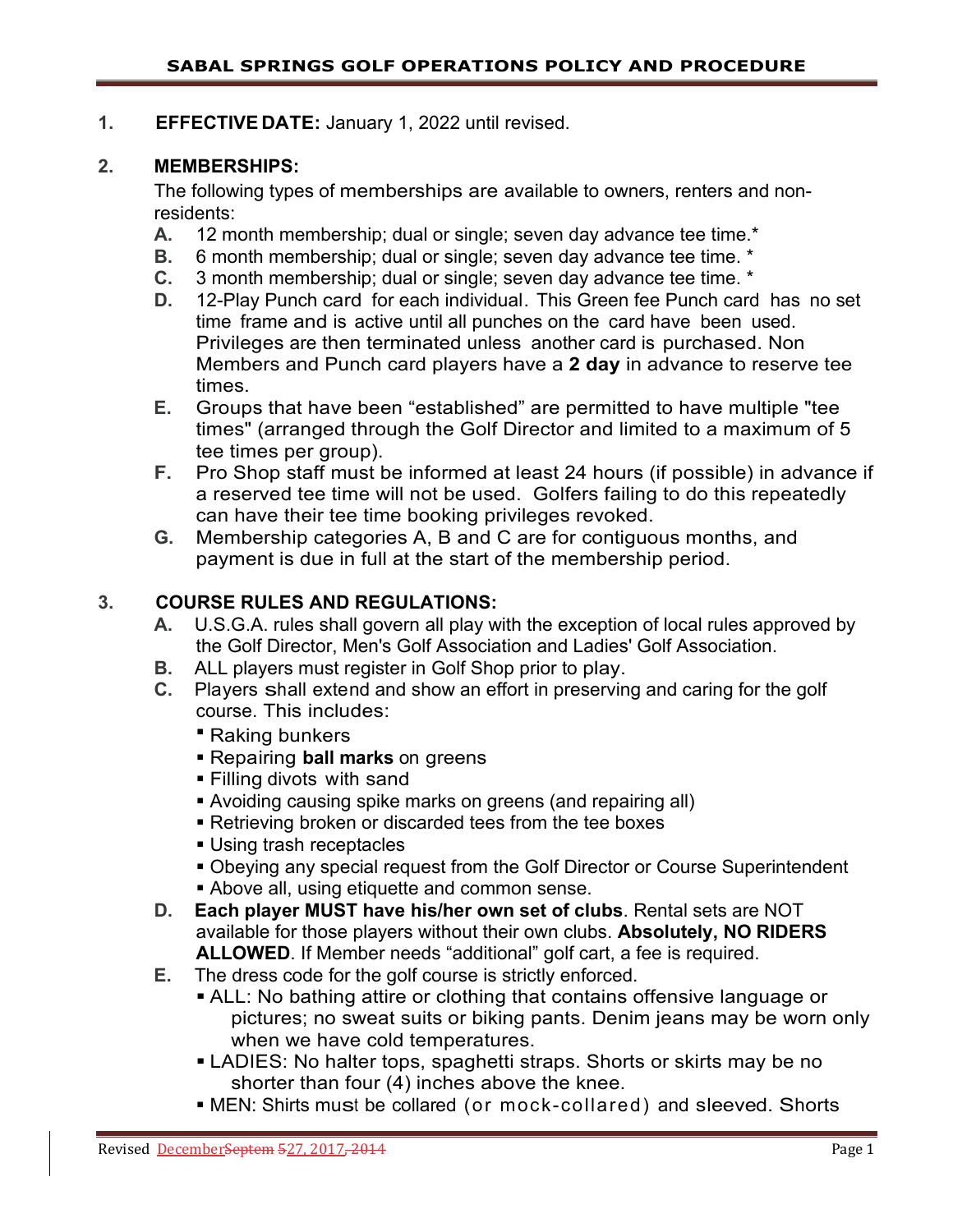must have pockets and be no shorter than four (4) inches above the knee.

- **SHOES: Only golf shoes and Golf Shop approved sneakers or flat shoes** are allowed.
- **F. Bicycles, joggers and non-playing walkers are NOT allowed on the course at ANY TIME.**
- **G. No pets are allowed on Golf Course.**
- **H. No walking the golf course**
- **I.** Single players are not encouraged. If you wish to play as a single, please consider using a later starting time. This will relieve some of the early morning congestion on the course. Otherwise, the Golf Shop will pair you with someone to make at least a threesome.
- **J.** Entry fees for special events will be set by the Golf Director and the sponsoring association (if applicable).
- **K. Ball hawking is NOT ALLOWED** anywhere on the course unless you are looking for your ball during play and it is visible and reachable.
- **L.** Fishing is permitted on the lake by the Gatehouse only, or behind your home, when the course is closed. Providing you do not trespass upon the private property of other homeowners.
- **M.** Event pay-offs: Whenever possible, 33% of the field will be paid. Pay-offs are in cash and may not necessarily be available on the same day as the event.
- **N.** Special merchandise orders are available any time. Must have a minimum order of 6 pieces to place. Speak with the Director of Golf.
- **O.** Rain check policy is: If eight (8) holes have been completed, no rain check is given.
- **P.** Rain delays: Should the course be temporarily closed due to heavy rains, upon reopening, tee times will restart with the current tee time. The Golf Shop will make every effort to accommodate those players whose round was interrupted.
- **Q.** Non-resident members may play in Men's Day and Ladies' Day events as well as special events as long as the relevant criteria have been met and have paid the membership.
- **R.** Use of the course after hours. Members in good standing may use the course after 5:30 p.m. They may play or practice. However, it is fully expected that each member doing so will obey all course and club regulations. ANY abuse of this privilege will result in said member being banned from this privilege.

# **4. GOLF COURSE CART OPERATION:**

- **A.** A valid driver's license is required to operate a golf cart.
- **B.** Only **two riders** are allowed per cart. All players must have own clubs.
- **C.** Carts must be operated in a safe, responsible manner. Any violation may result in violator being removed from the course. Gas powered carts are not allowed.
- **D.** No Pull carts allowed.
- **E.** All carts must obey all signs and/or requests from the Golf Director and/or Course Superintendent. Not doing so may result in being removed from the course.
- **F.** Please note that children must be age ten (10) or older to golf and have their **own**  golf clubs and must be accompanied by an adult golfer.
- **G.** Driving on fairways: signage on the course reflects the following for all carts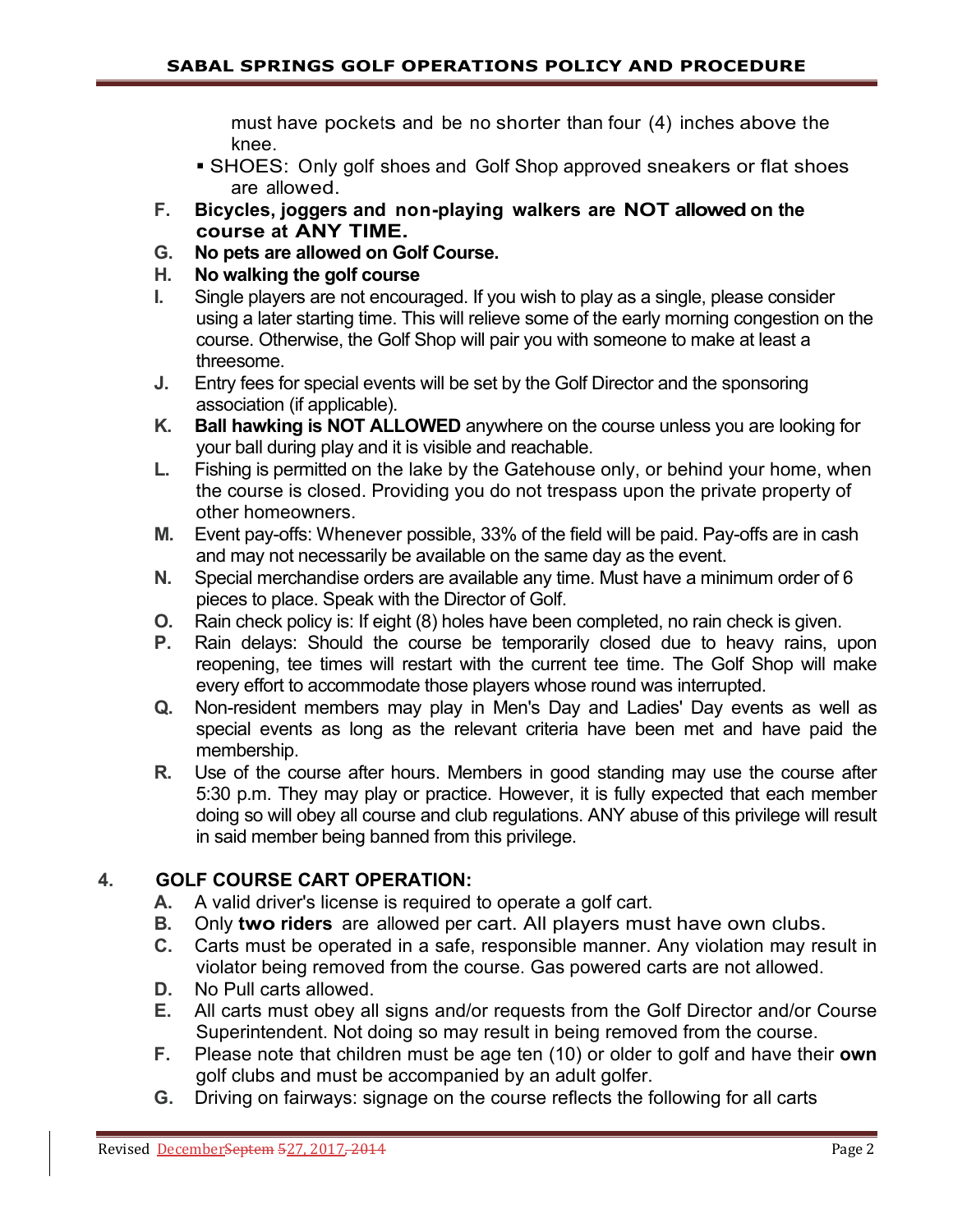(1)Carts must **never** be driven on teeing grounds, close to greens, bunkers.

(2) Stay on cart path on Par 3's, and 90\* degree rule on all Par 4's.

(3) Stay 30 feet from the putting green.

 (4) Wet and soft areas should be avoided, as they are most likely to become damaged. Proper care must be taken to ensure that no damage is done to any part of the course, or to the golf cart, and to prevent injury to golfers.

- 1) There is one sign that will be used in the rainy season when we need to keep all the carts on the path all the way around and it will be posted when needed on Hole #1 which states "**Cart Path Only Today"**
- 2) Please abide by the instructional signs and we will speed up rounds, but this will also help to keep the course in good shape!

### 5. **We do not allow Handicap flags**

**PRACTICE**: Golfers may practice only in the designated driving range/practice area. Practicing on the golf course is not permitted, and this includes playing more than one ball, except as required by the Rules of Golf. At no time are golfers permitted to hit balls from the practice area across the golf course on to an adjacent green or hit practice balls from other than designated practice areas.

### **5. PENALTY FOR VIOLATIONS OF RULES AND REGULATIONS.**

Any members breaking any of the above rules and regulations will be given two warnings; a third violation will result in the cancellation of that person's membership and no refunds will be given.

### **6. MEMBERSHIPS ARE NON-REFUNDABLE**

#### **7. LIGHTNING AND RAIN:**

The Golf Director or his designated co·worker will blow an air horn for a minimum of 10 seconds turning the horn in all directions, at the time the Pro determines we are near a lightning storm. It is his determination to end play if lightning is in the .area, not a participant's committee. Golfers will end play immediately and return to the clubhouse. If the weather clears, play may be resumed (this will be determined by the controlling organization for the event, i.e., Golf Shop, SSMGA or SSLGA).

#### **8. HANDICAPS:**

Handicaps are calculated by computer for an annual fee (starting on January 1st) of \$20. This fee is not pro-rated for shorter periods of time. It is not necessary to have a course membership to subscribe to this service. Subscribers post all rounds played,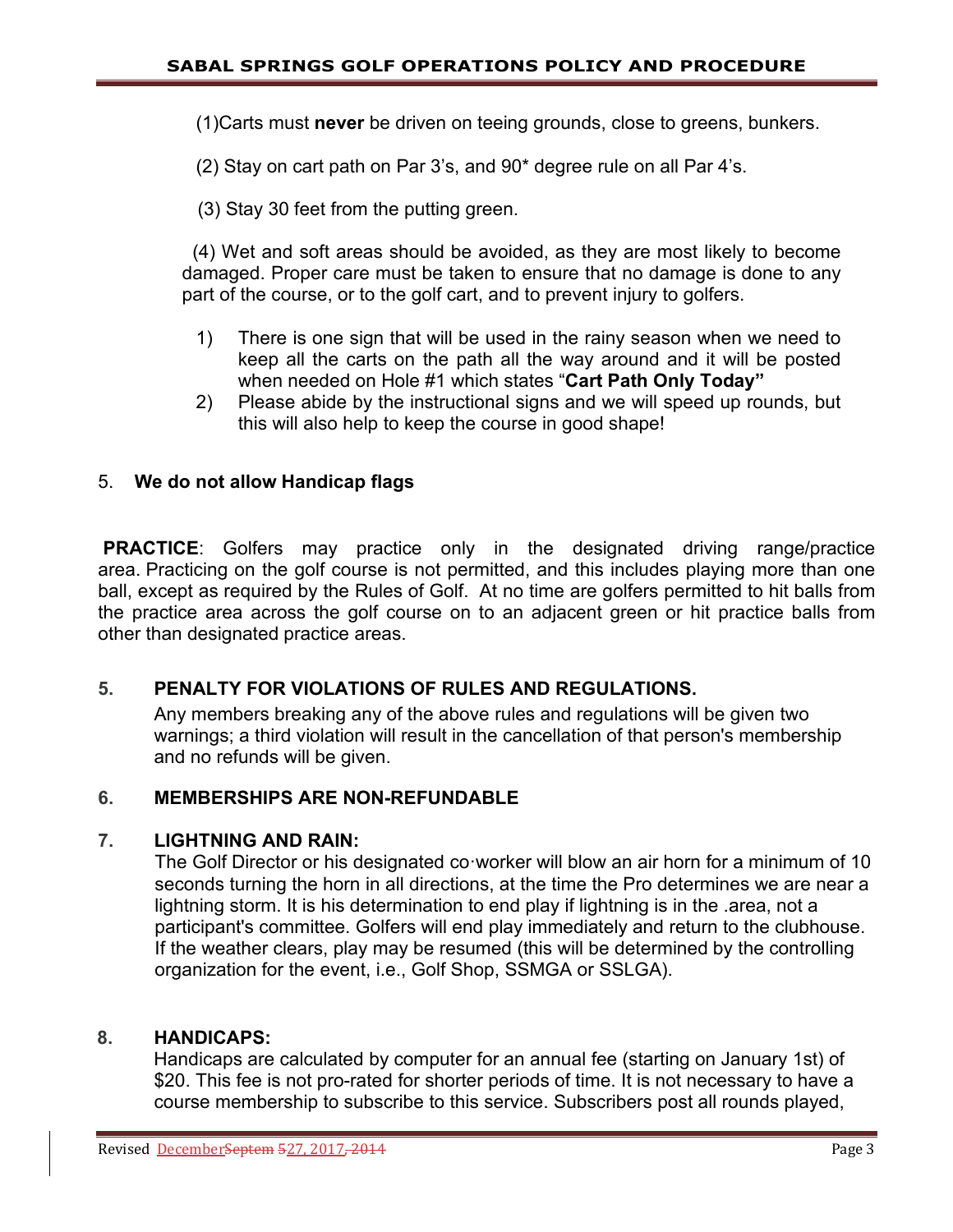with the exception of games which do not constitute a standard individual round of golf (i.e., scrambles, etc.). Posting sheets are provided by the Golf Shop. Handicaps are recalculated on the 1st and 15th of the month, and are posted in the Golf Shop.

### **9. GOLF CALENDAR**

| Wednesday        | <b>SSLGA League Play</b>                                                                        | Games to be played provided                                                     |
|------------------|-------------------------------------------------------------------------------------------------|---------------------------------------------------------------------------------|
| A.M.             | (SSLGA membership required)                                                                     | by SSLGA Board                                                                  |
| Thursday         | <b>SSMGA League Play</b>                                                                        | Games to be played provided                                                     |
| A.M.             | (SSMGA membership required)                                                                     | by SSMGA Board                                                                  |
| Saturday<br>A.M. | <b>Couples Scramble</b><br>(SSLGA/SSMGA membership<br>not required)                             | <b>Golf Shop Event</b>                                                          |
| Various<br>Dates | <b>Tournaments and Holiday</b><br><b>Special Events</b><br>(SSLGA/SSMGA membership<br>required) | Dates arranged by<br><b>SSMGA/SSLGA Boards in</b><br>conjunction with Golf Shop |

Additional information is located in the following documents:

- SSLGA ByLaws
- SSLGA Regulations
- SSMGA ByLaws
- SSMGA Motions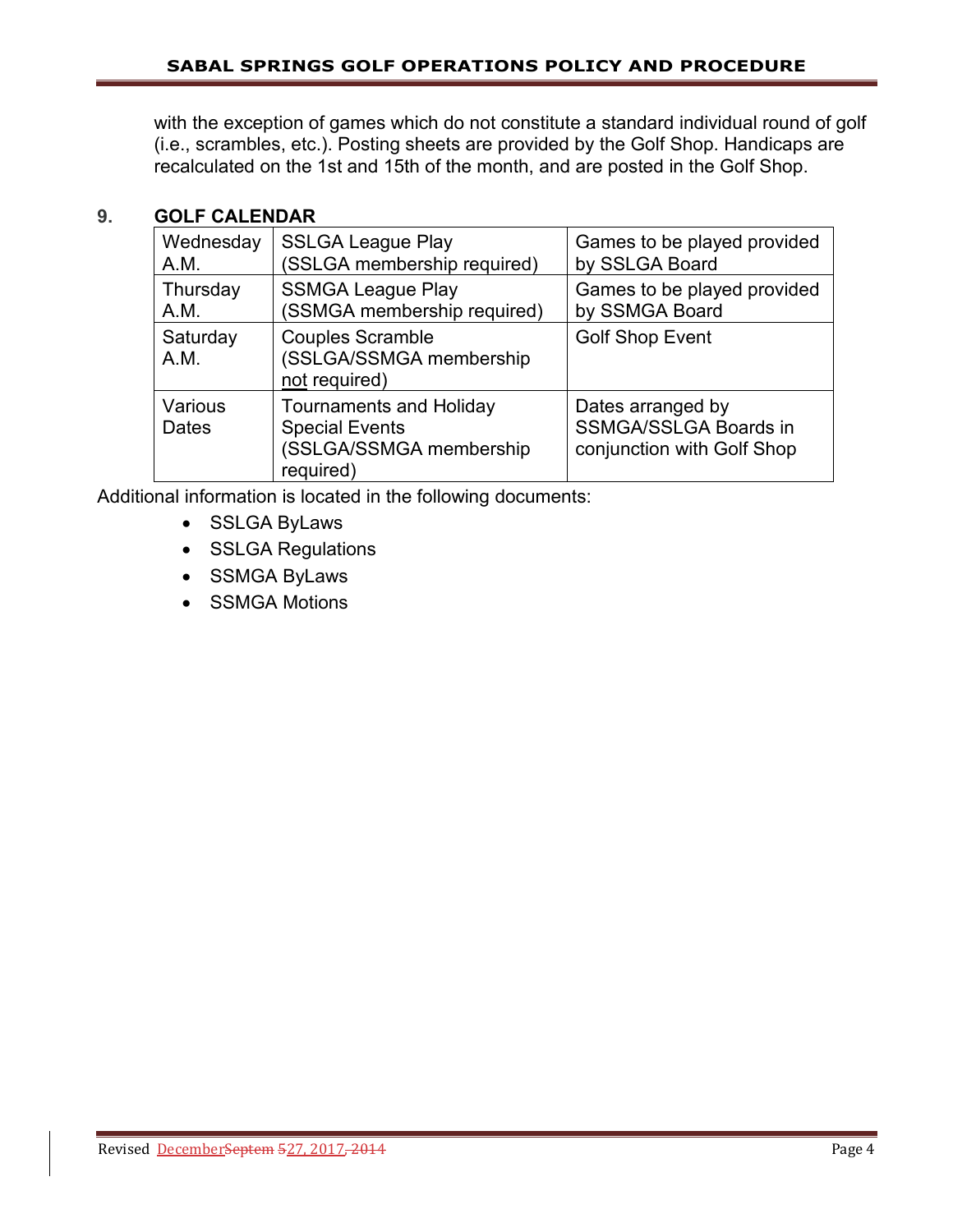#### **Appendix A – Saturday Couple's Scramble**

#### **ADMINISTRATION**

The Saturday Couple's Scramble is administered by Golf Members and is open to all Men's and Ladies' Golf Association Members, Resident and Non-Resident Golf Members (who are not Members of the Golf Associations), Sabal Springs Residents, and guests of Members or Residents.

Sign-up sheets for the following Saturday's Scramble will be posted on the Bulletin Board by close of business on Saturday, and will be collected by the Couples Committee by 12:00 noon on Wednesday. Sign-up rules are as follows:

- $\triangleright$  If you sign up as a single and fail to obtain a partner of the opposite sex, you must notify the Golf Shop 24 hours before the scheduled event so your name may be taken off the pairing list.. If your partner is ill within 24 hours of the starting time of the event, you must notify the Golf Shop and your name withdrawn. This will allow participation by any alternates who may be on the waiting list.
- $\triangleright$  If the number of couples signed up to play does not allow for even teams to be created (i.e., foursomes), the last couple/couples will be waitlisted as alternates.
- INFREQUENT EXCEPTION: Last minute illnesses will allow one person to participate. In a foursome this may be a difficult procedure if the remaining single golfer would find it burdensome to be obligated to hit two balls on every shot, your cooperation to withdraw in this case is appreciated.
- $\triangleright$  Failure to cooperate with these outlined procedures will allow the Golf Committee to. restrict the offender to limited participation in these events
- $\triangleright$  If all of the .couples who applied to play in a Saturday scramble during the winter months were allowed to play, the course could not accommodate the participants. The following procedures are being adopted to facilitate play for convenience of participants, safety, and good will.
	- $\circ$  Individuals who cancel at the last minute on a frequent basis will be listed as an alternate on an overcrowded event.
	- $\circ$  Club membership players will be given preference
	- $\circ$  After 63 couples have registered to play, the remainder will be assigned waitlisted preference and the non-players will automatically be assigned the first spots on the next Saturday for which they sign up.

Before close of business on Thursday, the Golf Committee will:

- $\triangleright$  Assign Couples to 4-person (two couple).
- $\triangleright$  Prepare a score card or draw cards day of for each team.
- $\triangleright$  The Couples Committee that month will assign starting holes for each team, and highlight that hole on the score card for that team
- Determine the "pay-out" positions for each flight (top 33% are "in the money")
- $\triangleright$  Calculate the amount to be paid for each position in each flight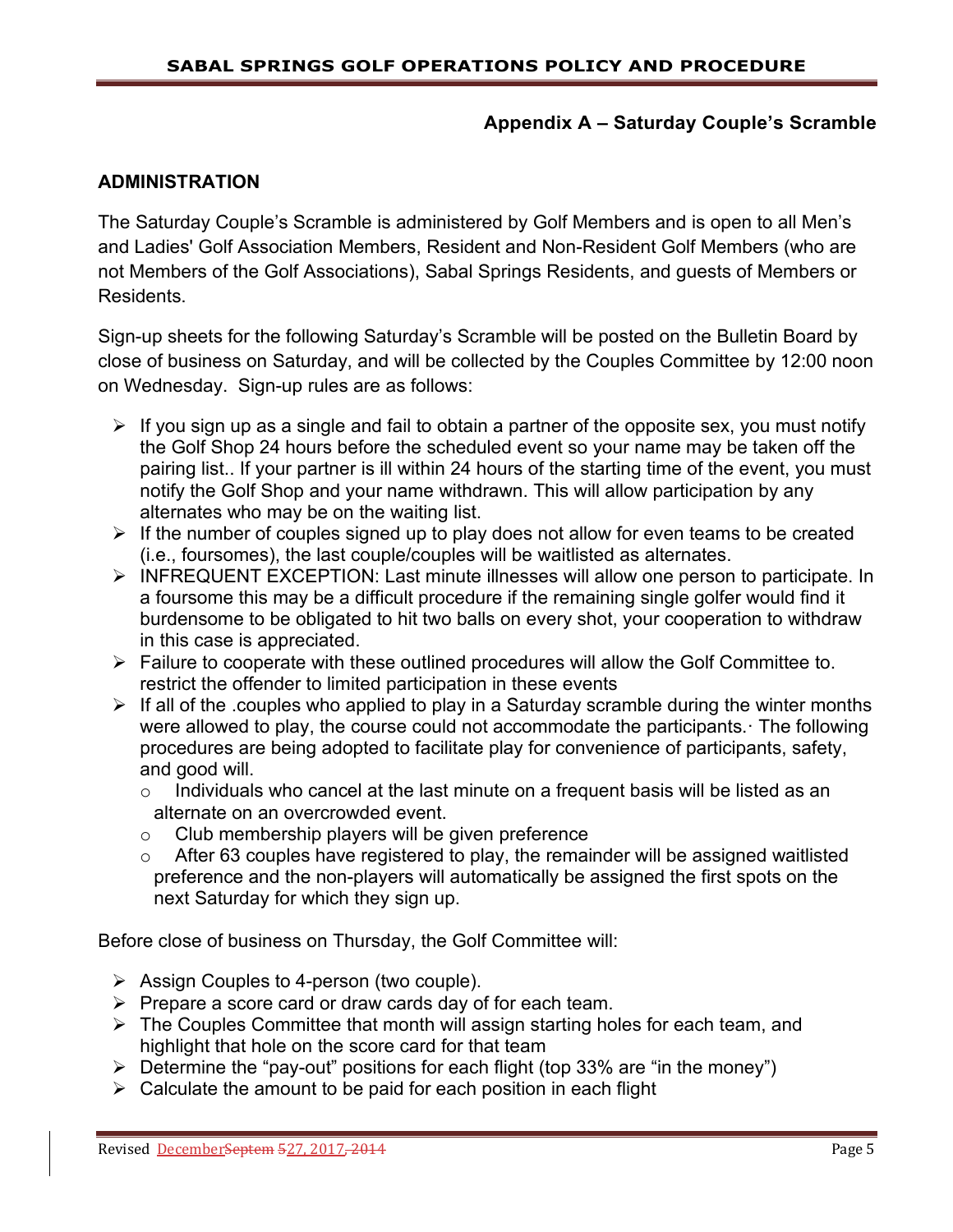$\blacktriangleright$ 

Each team is responsible for accurate recording of its score on each hole, 18-hole Team total scores, signing its score card, and returning the score card to the Committee at the conclusion of play. The Monthly Committee will:

- $\triangleright$  Check the addition of the gross scores on each score card
	- o Calculate the Scramble score
	- $\circ$  Prepare the winner's list for each flight, noting position and pay-out
- $\triangleright$  Post this winner's list on the Bulletin Board

# **COST**

.

In addition to any applicable green fees for non-members, the cost for the scramble is \$5.00 per couple, with a "couple" defined as one male and one female. The intent of this definition is to ensure equity in competition by having one golfer in each couple playing from the men's tees and the other golfer for that couple playing from the ladies' tees.

## **TEAM ASSIGNMENTS (Has changed due to COVID)**

## **Players will draw card to see Team pairings for the day**

# **SHOTGUN START**

To allow the players to complete the round at approximately the same time, the format for the Couples Scramble will be a shotgun start, normally at 8:00 A.M., or until all participants have checked in at the Golf Shop. The Tournament Director will assign a starting hole for each team.

## **HANDICAP**

The Golf Director will maintain individual handicaps for all Sabal Springs golfers, and each golfer may be assessed an annual fee for this service. The Golf Director will also have available in the Golf Shop a list of the current USGA handicaps for all Sabal Springs golfers, and an alphabetical listing of all golfers for recording daily golf scores. The Golf Director will ensure these daily scores are recorded in the handicap system, and post the updated handicaps as soon as the recordings are complete. Handicaps are updated/posted on the 1st and 15th of the month (October through May) and on the 1st of the month (June through September)

# **PAY-OUT**

The top 33% of the teams in a flight are eligible for a pay-out. As a guideline based on \$5.00 per couple and 4 person teams: